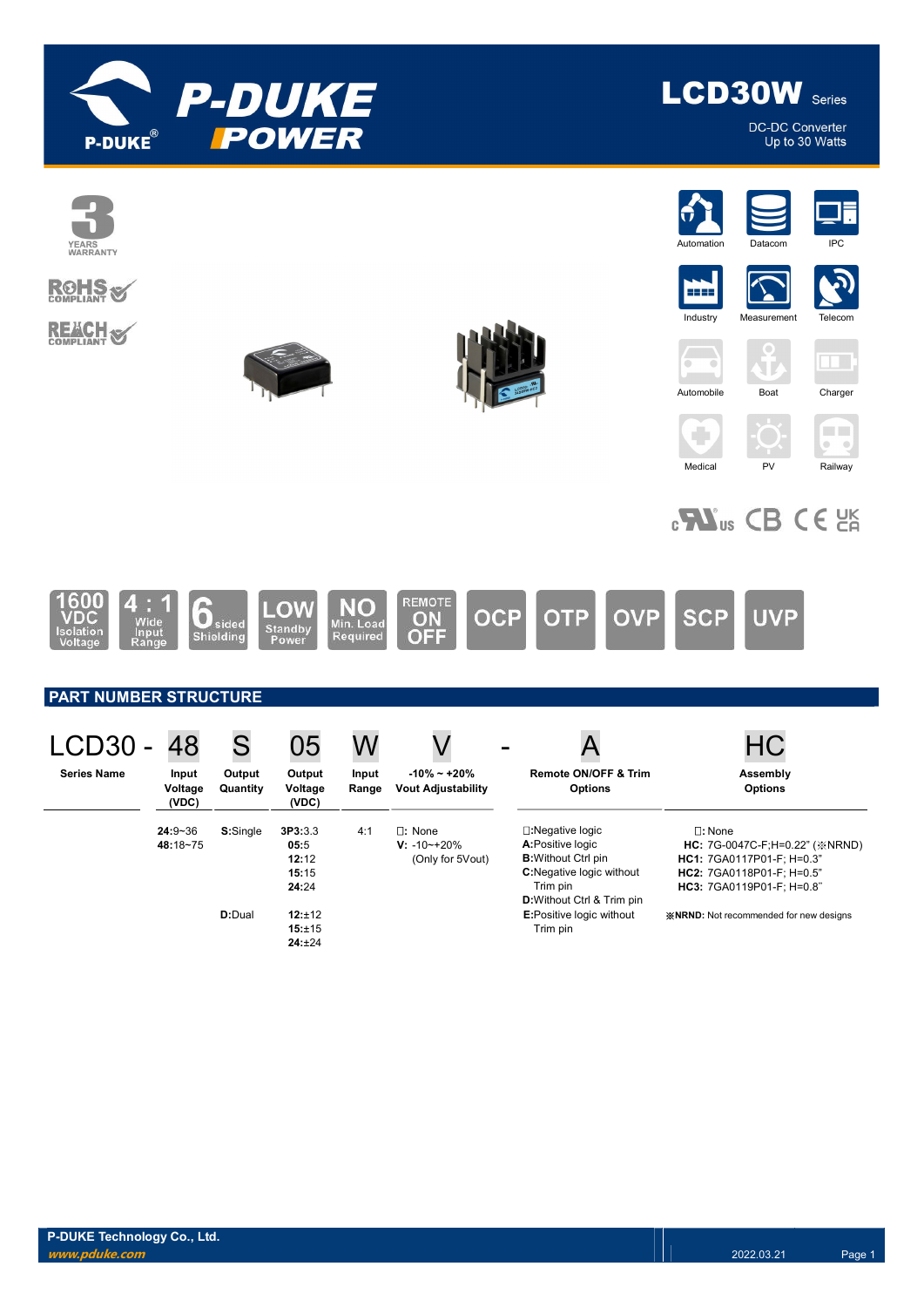



## TECHNICAL SPECIFICATION All specifications are typical at nominal input, full load and 25℃ unless otherwise noted

| <b>Model</b><br><b>Number</b> | Input Range  | <b>Output Voltage</b> | <b>Output Current</b><br>@Full Load | <b>Input Current</b><br>@No Load | Efficiency | <b>Maximum</b><br><b>Capacitor Load</b> |
|-------------------------------|--------------|-----------------------|-------------------------------------|----------------------------------|------------|-----------------------------------------|
|                               | <b>VDC</b>   | <b>VDC</b>            | mA                                  | mA                               | %          | <b>uF</b>                               |
| LCD30-24S3P3W                 | $9 - 36$     | 3.3                   | 7000                                | 10                               | 88         | 10000                                   |
| LCD30-24S05W                  | $9 - 36$     | 5                     | 6000                                | 10                               | 89         | 7200                                    |
| LCD30-24S05WV                 | $9 - 36$     | 5                     | 6000                                | 10                               | 88         | 7200                                    |
| LCD30-24S12W                  | $9 - 36$     | 12                    | 2500                                | 10                               | 89         | 1200                                    |
| LCD30-24S15W                  | $9 - 36$     | 15                    | 2000                                | 10                               | 89         | 1000                                    |
| LCD30-24S24W                  | $9 - 36$     | 24                    | 1250                                | 10                               | 90         | 375                                     |
| LCD30-24D12W                  | $9 - 36$     | ±12                   | ±1250                               | 10                               | 89         | ±750                                    |
| LCD30-24D15W                  | $9 - 36$     | ±15                   | ±1000                               | 10                               | 91         | ±500                                    |
| LCD30-24D24W                  | $9 - 36$     | ±24                   | ±625                                | 12                               | 91         | ±180                                    |
| LCD30-48S3P3W                 | $18 \sim 75$ | 3.3                   | 7000                                | 10                               | 88         | 10000                                   |
| LCD30-48S05W                  | $18 - 75$    | 5                     | 6000                                | 10                               | 90         | 7200                                    |
| LCD30-48S05WV                 | $18 - 75$    | 5                     | 6000                                | 10                               | 89         | 7200                                    |
| LCD30-48S12W                  | $18 - 75$    | 12                    | 2500                                | 8                                | 90         | 1200                                    |
| LCD30-48S15W                  | $18 \sim 75$ | 15                    | 2000                                | 8                                | 91         | 1000                                    |
| LCD30-48S24W                  | $18 - 75$    | 24                    | 1250                                | 8                                | 92         | 375                                     |
| LCD30-48D12W                  | $18 \sim 75$ | ±12                   | ±1250                               | 8                                | 91         | ±750                                    |
| LCD30-48D15W                  | $18 - 75$    | ±15                   | ±1000                               | 8                                | 92         | ±500                                    |
| LCD30-48D24W                  | $18 \sim 75$ | ±24                   | ±625                                | 10                               | 92         | ±180                                    |

| <b>INPUT SPECIFICATIONS</b>   |                           |                          |           |        |             |                           |            |  |
|-------------------------------|---------------------------|--------------------------|-----------|--------|-------------|---------------------------|------------|--|
| <b>Parameter</b>              |                           | Min.                     | Typ.      | Max.   | <b>Unit</b> |                           |            |  |
| Operating input voltage range |                           | 9                        | 24        | 36     | <b>VDC</b>  |                           |            |  |
|                               |                           | 48Vin(nom)               |           | 18     | 48          | 75                        |            |  |
| Start up voltage              |                           | 24Vin(nom)               |           |        |             | 9                         | <b>VDC</b> |  |
|                               |                           |                          |           | 18     |             |                           |            |  |
| Shutdown voltage              |                           | 24Vin(nom)               |           | 7.5    | 8           | 8.8                       | <b>VDC</b> |  |
|                               |                           | 48Vin(nom)               |           | 15.5   | 16          | 17.5                      |            |  |
| Start up time                 | Constant resistive load   | Power up                 |           |        |             | 30                        | ms         |  |
|                               | Remote ON/OFF             |                          |           |        |             | 30                        |            |  |
| Input surge voltage           | 1 second, max.            | 24Vin(nom)               |           |        |             | 50                        | <b>VDC</b> |  |
|                               |                           | 48Vin(nom)               |           |        |             | 100                       |            |  |
| Input filter                  |                           |                          |           |        |             | Pi type                   |            |  |
| Remote ON/OFF                 | Referred to -Vin pin      | Positive logic           | DC-DC ON  |        |             | Open or $3 \sim 15$ VDC   |            |  |
|                               |                           | (Option)                 | DC-DC OFF |        |             | Short or $0 \sim 1.2$ VDC |            |  |
|                               |                           | Negative logic           | DC-DC ON  |        |             | Short or $0 \sim 1.2$ VDC |            |  |
|                               |                           | (Standard)               | DC-DC OFF |        |             | Open or $3 \sim 15$ VDC   |            |  |
|                               | Input current of Ctrl pin |                          |           | $-0.5$ |             | 1.0                       | mA         |  |
|                               |                           | Remote off input current |           |        | 2.0         |                           |            |  |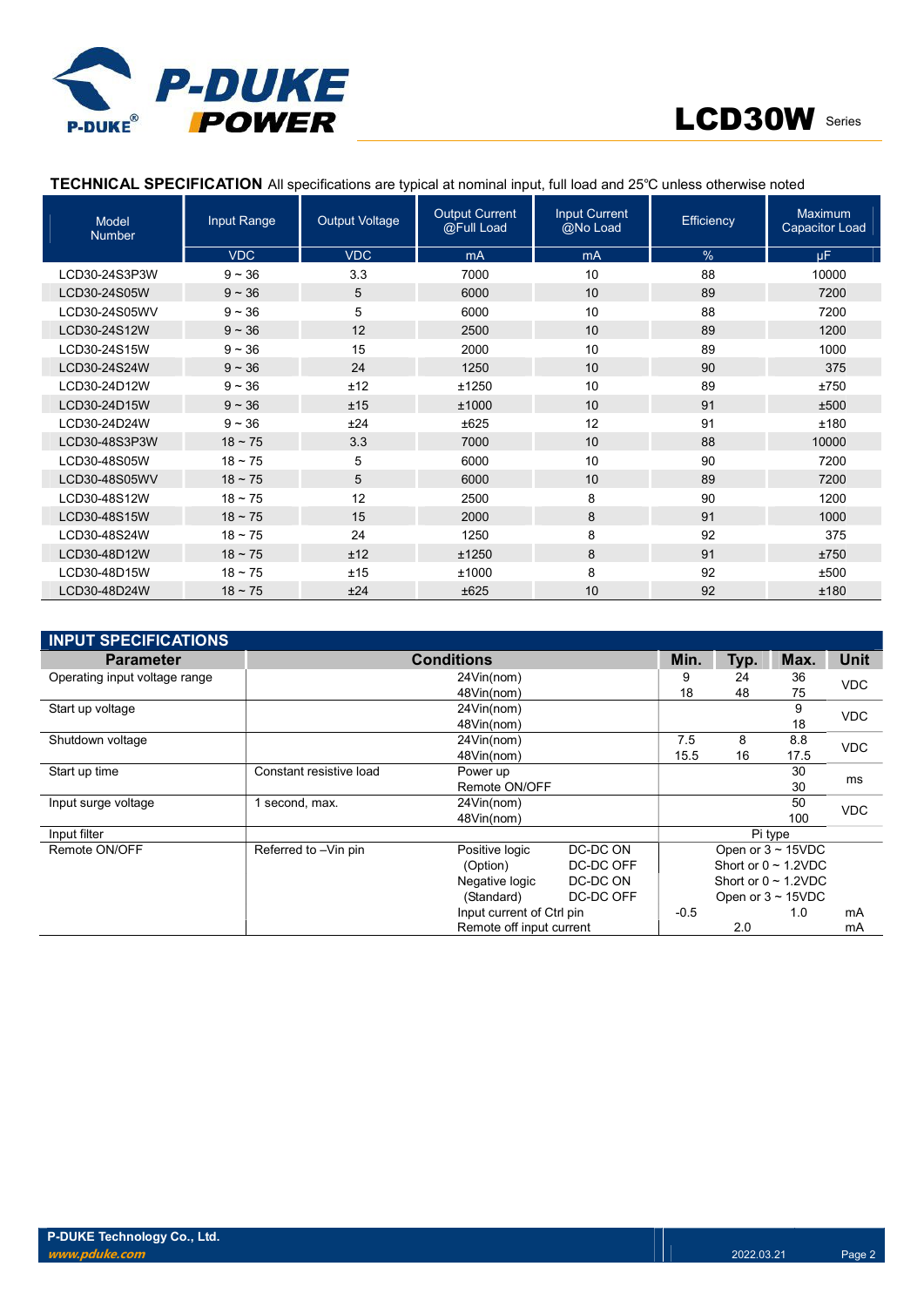

| <b>OUTPUT SPECIFICATIONS</b>     |                                           |                 |         |      |                                 |            |
|----------------------------------|-------------------------------------------|-----------------|---------|------|---------------------------------|------------|
| <b>Parameter</b>                 | <b>Conditions</b>                         |                 | Min.    | Typ. | Max.                            | Unit       |
| Voltage accuracy                 |                                           |                 | $-1.0$  |      | $+1.0$                          | %          |
| Line regulation                  | Low Line to High Line at Full Load        | Single          | $-0.2$  |      | $+0.2$                          | $\%$       |
|                                  |                                           | Dual            | $-0.5$  |      | $+0.5$                          |            |
| Load regulation                  | No Load to Full Load                      | Single          | $-0.2$  |      | $+0.2$                          |            |
|                                  |                                           | Dual            | $-1.0$  |      | $+1.0$                          |            |
|                                  | 10% Load to 90% Load                      | Single          | $-0.1$  |      | $+0.1$                          | $\%$       |
|                                  |                                           | Dual            | $-0.8$  |      | $+0.8$                          |            |
| Cross regulation                 | Asymmetrical load 25%/100% FL             | Dual            | $-5.0$  |      | $+5.0$                          | $\%$       |
| Voltage adjustability            | Single output                             | $\Box$ S05WV    | $-10$   |      | $+20$                           |            |
|                                  |                                           | 15Vout, 24Vout  | $-10$   |      | $+20$                           | $\%$       |
|                                  |                                           | <b>Others</b>   | $-10$   |      | $+10$                           |            |
| Ripple and noise                 | Measured by 20MHz bandwidth               |                 |         |      |                                 |            |
|                                  |                                           | Single          |         |      |                                 |            |
|                                  | With a 22µF/25V X7R MLCC                  | 3.3Vout, 5Vout  |         | 75   |                                 |            |
|                                  | With 2 pcs of 22µF/25V X7R MLCC           | 12Vout, 15Vout  |         | 75   |                                 |            |
|                                  | With 2 pcs of 6.8µF/50V X7R MLCC          | 24Vout          |         | 75   |                                 | mVp-p      |
|                                  |                                           |                 |         |      |                                 |            |
|                                  |                                           | Dual            |         |      |                                 |            |
|                                  | With a 10µF/25V X7R MLCC for each output  | 12Vout, ±15Vout |         | 60   |                                 |            |
|                                  | With a 4.7µF/50V X7R MLCC for each output | 24Vout          |         | 75   |                                 |            |
| Temperature coefficient          |                                           |                 | $-0.02$ |      | $+0.02$                         | %/°C       |
| Transient response recovery time | 25% load step change                      |                 |         | 250  |                                 | μs         |
| Over voltage protection          |                                           | 3.3Vout         | 3.7     |      | 5.4                             |            |
|                                  |                                           | 5Vout           | 5.6     |      | 7.0                             |            |
|                                  |                                           | 12Vout          | 13.5    |      | 19.6                            |            |
|                                  |                                           | 15Vout          | 18.3    |      | 22.0                            | <b>VDC</b> |
|                                  |                                           | 24Vout          | 29.1    |      | 32.5                            |            |
|                                  |                                           | <b>S05WV</b>    | 6.3     |      | 7.4                             |            |
| Over load protection             | % of lout rated; Hiccup mode              |                 |         | 170  |                                 | $\%$       |
| Short circuit protection         |                                           |                 |         |      | Continuous, automatics recovery |            |
|                                  |                                           |                 |         |      |                                 |            |

| <b>GENERAL SPECIFICATIONS</b> |                          |                                          |              |      |                     |                    |  |  |
|-------------------------------|--------------------------|------------------------------------------|--------------|------|---------------------|--------------------|--|--|
| <b>Parameter</b>              |                          | Min.                                     | Typ.         | Max. | <b>Unit</b>         |                    |  |  |
| Isolation voltage             | 1 minute                 | Input to Output<br>Input(Output) to Case | 1600<br>1000 |      |                     | <b>VDC</b>         |  |  |
| Isolation resistance          | 500VDC                   |                                          |              |      |                     | $G\Omega$          |  |  |
| Isolation capacitance         |                          |                                          |              |      | 1500                | pF                 |  |  |
| Switching frequency           |                          | 3.3Vout, 5Vout                           | 248          | 275  | 303                 | kHz                |  |  |
|                               |                          | <b>Others</b>                            | 297          | 330  | 363                 |                    |  |  |
| Safety approvals              | IEC/ EN/ UL62368-1       |                                          |              |      | UL:E193009          |                    |  |  |
|                               |                          |                                          |              |      | CB:UL(Demko)        |                    |  |  |
| Case material                 |                          |                                          |              |      |                     | Copper             |  |  |
| Base material                 |                          |                                          |              |      |                     | FR4 PCB            |  |  |
| Potting material              |                          |                                          |              |      | Silicone (UL94 V-0) |                    |  |  |
| Weight                        |                          |                                          |              |      |                     | 16.5g (0.58oz)     |  |  |
| <b>MTBF</b>                   | MIL-HDBK-217F, Full load |                                          |              |      |                     | 1.259 x $10^6$ hrs |  |  |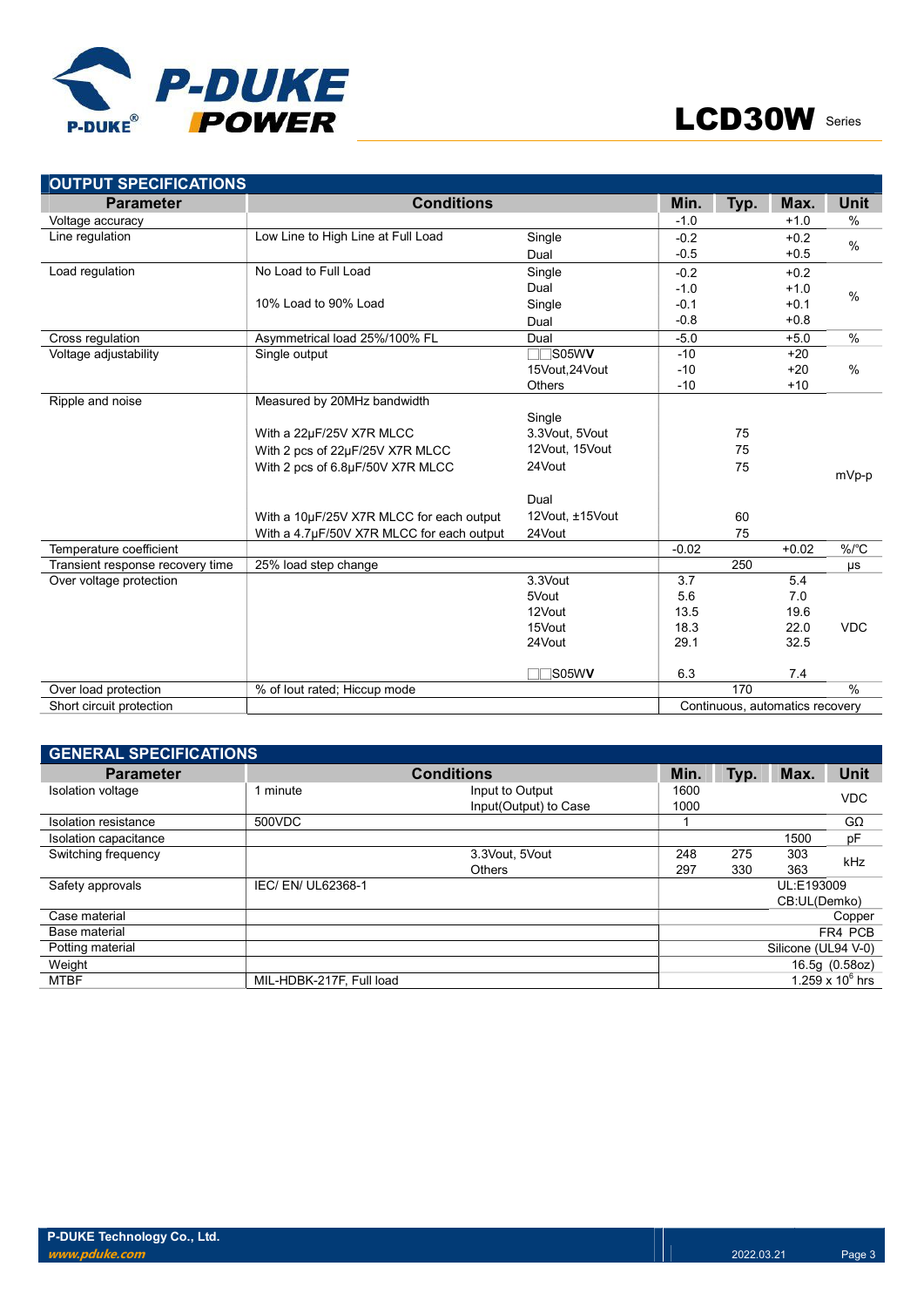

| <b>ENVIRONMENTAL SPECIFICATIONS</b> |                    |                   |                 |       |        |        |              |  |
|-------------------------------------|--------------------|-------------------|-----------------|-------|--------|--------|--------------|--|
| <b>Parameter</b>                    |                    | <b>Conditions</b> |                 | Min.  | Typ.   | Max.   | Unit         |  |
| Operating ambient temperature       |                    | Without derating  |                 | -40   |        | $+50$  | °C           |  |
|                                     |                    | With derating     | $+50$           |       | $+100$ |        |              |  |
| Maximum case temperature            |                    |                   |                 |       |        | 105    | °C           |  |
| Over temperature protection         |                    |                   |                 |       | 115    |        | °C           |  |
| Storage temperature range           |                    |                   |                 | $-55$ |        | $+125$ | °C           |  |
| Thermal impedance                   | Natural convection | Without Heat-sink |                 |       | 15.0   |        |              |  |
|                                     |                    | With Heat-sink    | НC              |       | 13.8   |        |              |  |
|                                     |                    |                   | HC <sub>1</sub> |       | 11.1   |        | °C/W         |  |
|                                     |                    |                   | HC <sub>2</sub> |       | 9.6    |        |              |  |
|                                     |                    |                   | HC <sub>3</sub> |       | 8.2    |        |              |  |
| Thermal shock                       |                    |                   |                 |       |        |        | MIL-STD-810F |  |
| Vibration                           |                    |                   |                 |       |        |        | MIL-STD-810F |  |
| Relative humidity                   |                    |                   |                 |       |        |        | 5% to 95% RH |  |

| <b>EMC SPECIFICATIONS</b>      |                               |                                                                                                                                                               |                  |
|--------------------------------|-------------------------------|---------------------------------------------------------------------------------------------------------------------------------------------------------------|------------------|
| <b>Parameter</b>               |                               | <b>Conditions</b>                                                                                                                                             | Level            |
| EMI                            | EN55032                       | With external components.                                                                                                                                     | Class A, Class B |
| <b>EMS</b>                     | EN55024                       |                                                                                                                                                               |                  |
| <b>ESD</b>                     | EN61000-4-2                   | Air $\pm$ 8kV and Contact $\pm$ 6kV                                                                                                                           | Perf. Criteria A |
| Radiated immunity              | EN61000-4-3                   | 10 V/m                                                                                                                                                        | Perf. Criteria A |
| <b>Fast transient</b>          | EN61000-4-4                   | $±$ 2kV                                                                                                                                                       | Perf. Criteria A |
|                                | $LCD30-24$ $\neg \Box \Box W$ | With an aluminum electrolytic capacitor<br>(Nippon chemi-con KY series, 220µF/100V) and<br>a TVS<br>(SMDJ58A, 58V, 3000Watt peak pulse power)<br>in parallel. |                  |
|                                | $LCD30-48$ $\neg \Box \Box W$ | With an aluminum electrolytic capacitor<br>(Nippon chemi-con KY series, 220µF/100V).                                                                          |                  |
| Surge                          | EN61000-4-5                   | $±$ 2kV                                                                                                                                                       | Perf. Criteria A |
|                                | $LCD30-24$ $\neg \Box \Box W$ | With an aluminum electrolytic capacitor<br>(Nippon chemi-con KY series, 220µF/100V) and<br>a TVS<br>(SMDJ58A, 58V, 3000Watt peak pulse power)<br>in parallel. |                  |
|                                | $LCD30-48$                    | With an aluminum electrolytic capacitor<br>(Nippon chemi-con KY series, 220µF/100V).                                                                          |                  |
| Conducted immunity             | EN61000-4-6                   | $10 \,$ Vr.m.s                                                                                                                                                | Perf. Criteria A |
| Power frequency magnetic field | EN61000-4-8                   | 100A/m continuous; 1000A/m 1 second                                                                                                                           | Perf. Criteria A |

CAUTION: This power module is not internally fused. An input line fuse must always be used.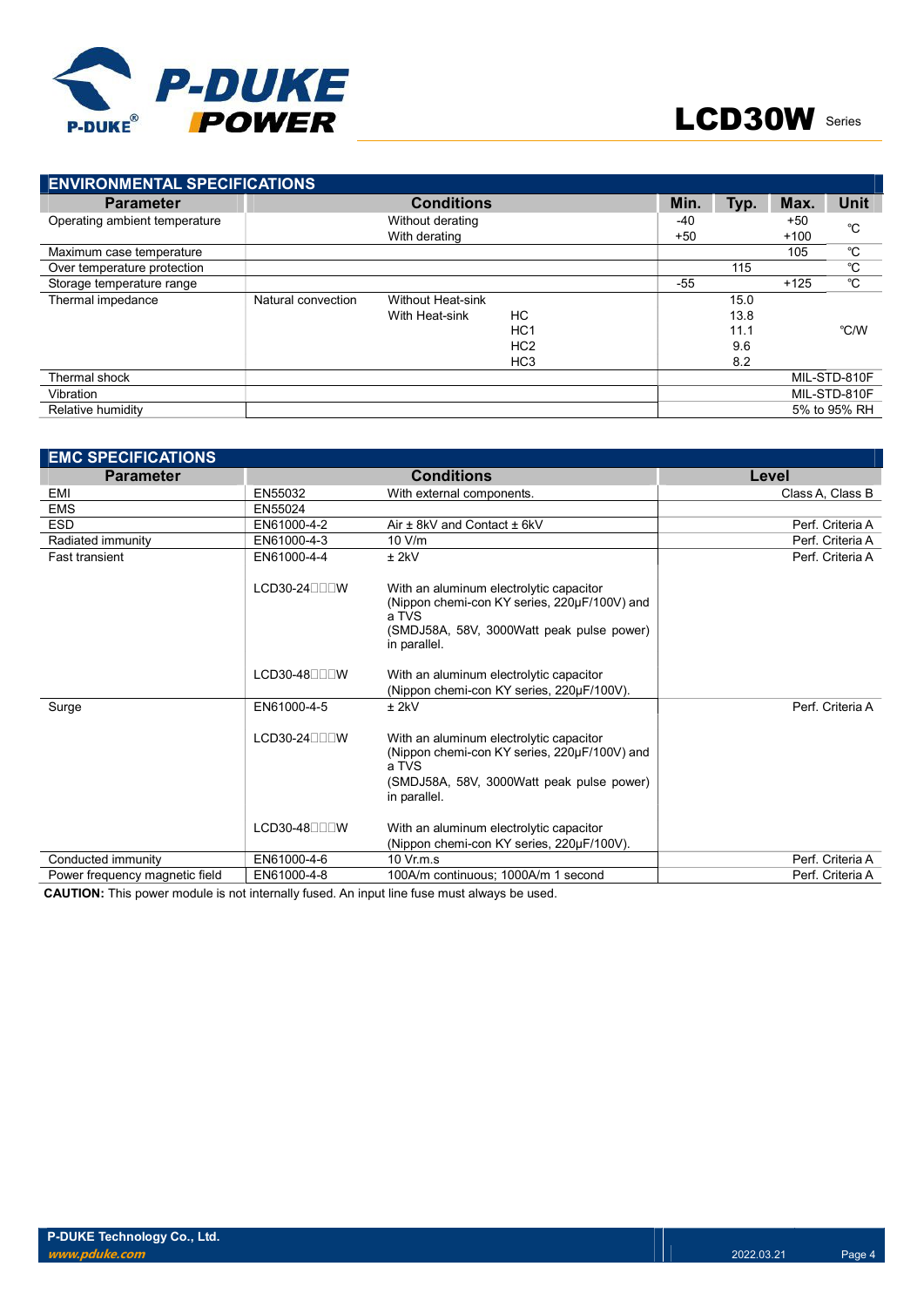

# LCD30W Series

## CHARACTERISTIC CURVE







LCD30-48S05W Derating Curve LCD30-48S05W Derating Curve With Heat-sink





# FUSE CONSIDERATION

This power module is not internally fused. An input line fuse must always be used.

This encapsulated power module can be used in a wide variety of applications, ranging from simple stand-alone operation to an integrated part of sophisticated power architecture.

To maximum flexibility, internal fusing is not included; however, to achieve maximum safety and system protection, always use an input line fuse. The input line fuse suggest as below:

| Model                                 | <b>Fuse Rating</b><br>Ά | <b>Fuse Type</b> |
|---------------------------------------|-------------------------|------------------|
| $LCD30-24S$ $W \cdot LCD30-24D$<br>٦w |                         | Slow-Blow        |
| ∏™ · LCD30-48D୮<br>$LCD30-48S$<br>ΙW  |                         | Slow-Blow        |

The table based on the information provided in this data sheet on inrush energy and maximum DC input current at low Vin.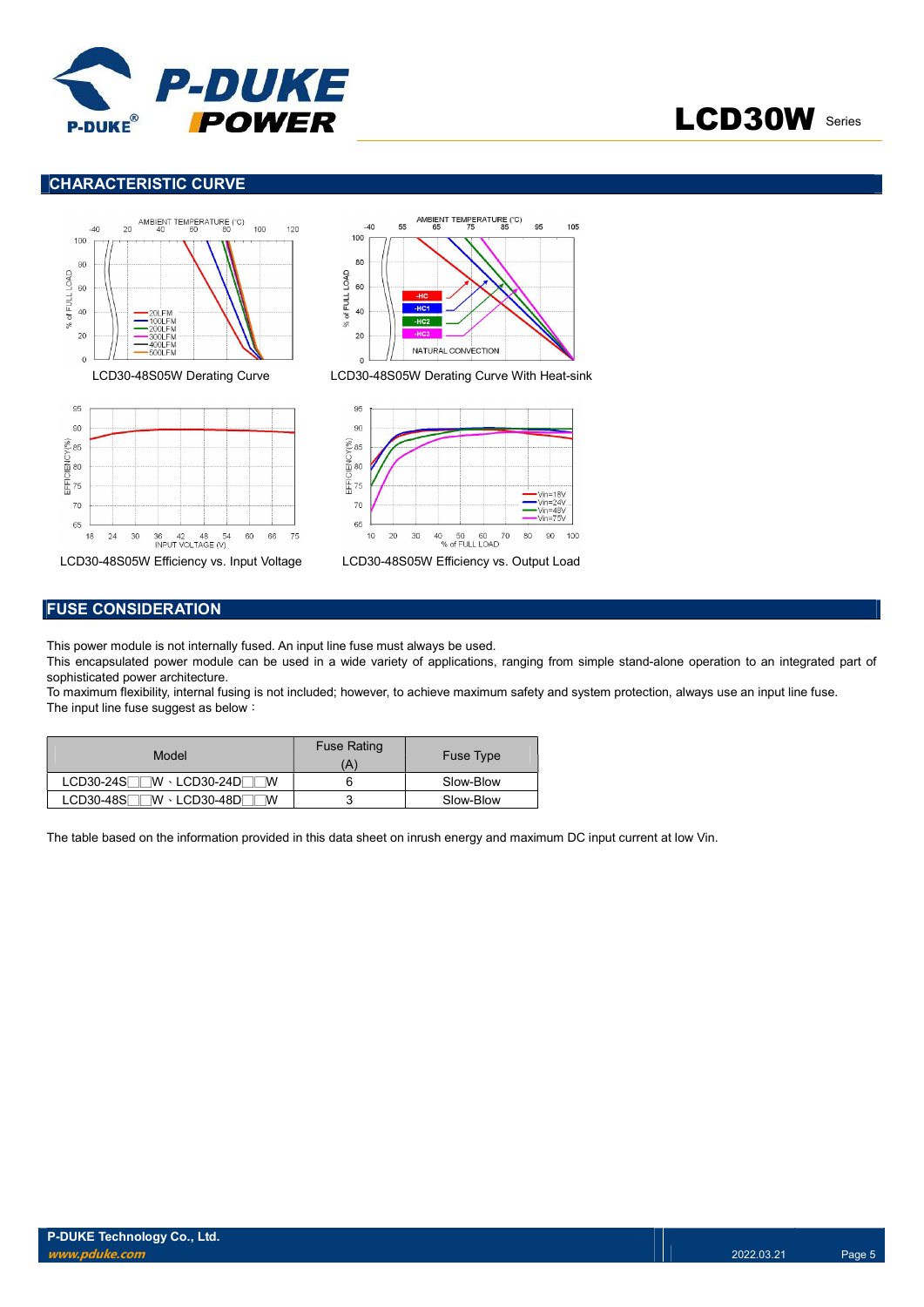

# LCD30W Series

### MECHANICAL DRAWING



### BOTTOM VIEW

# PIN CONNECTION

| <b>PIN</b> | <b>SINGLE</b> | <b>DUAL</b> |
|------------|---------------|-------------|
|            | +Vin          | $+V$ in     |
|            | -Vin          | -Vin        |
| ঽ          | Ctrl          | Ctrl        |
|            | +Vout         | +Vout       |
| 5          | Trim          | Common      |
| ีค         | -Vout         | -Vout       |

1. All dimensions in inch [mm]

- 2. Tolerance :x.xx±0.02 [x.x±0.5]
- x.xxx±0.01 [x.xx±0.25]
- 3. Pin pitch tolerance ±0.01 [0.25]
- 4. Pin dimension tolerance ±0.004[0.10]

### RECOMMENDED PAD LAYOUT



All dimensions in inch[mm] Pad size(lead free recommended) Through hole 1.2.3.4.5.6: Φ0.051[1.30] Top view pad 1.2.3.4.5.6: Φ0.064[1.63] Bottom view pad 1.2.3.4.5.6: Φ0.102[2.60]



Standard -HC -HC1、-HC2、-HC3

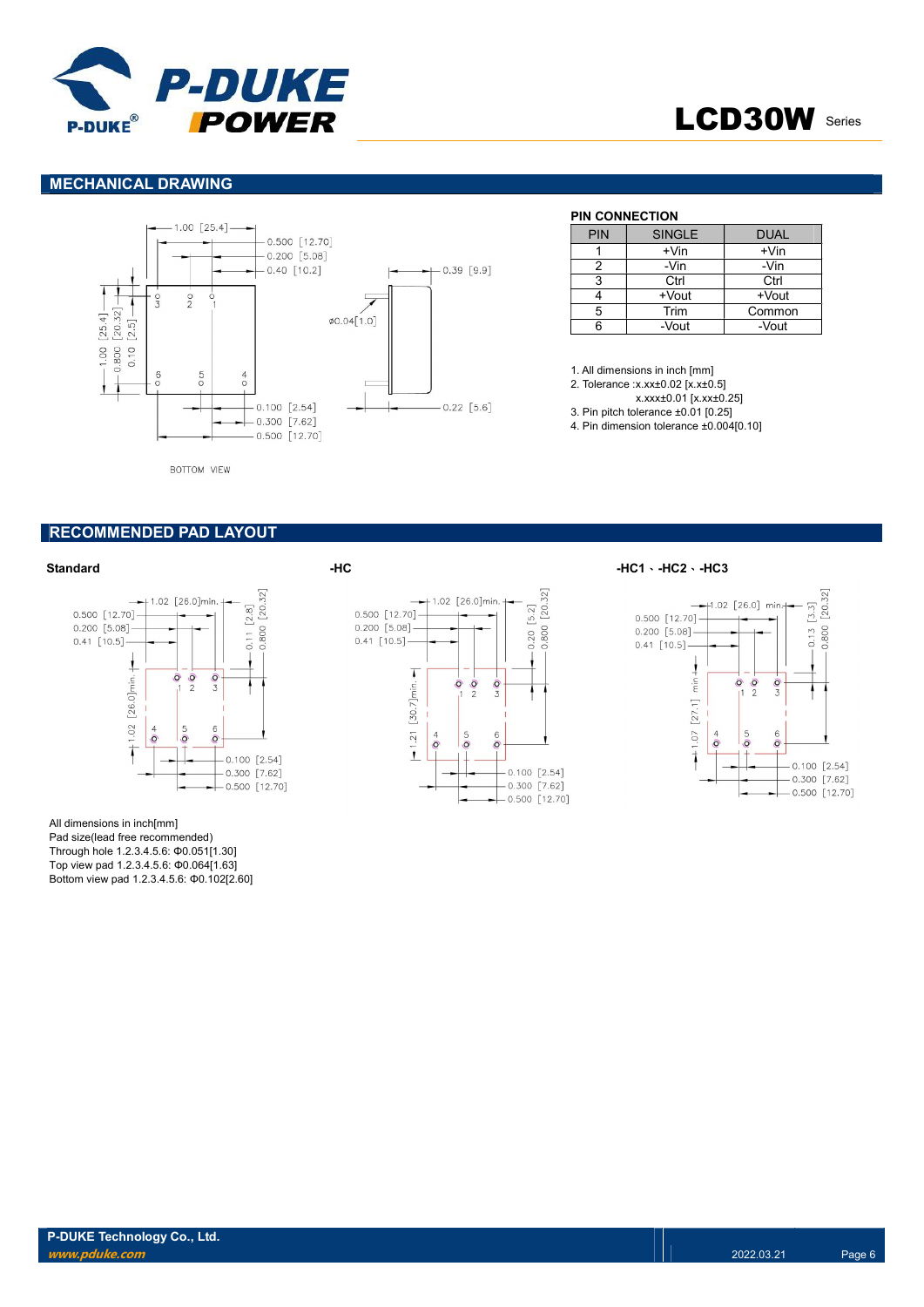



## THERMAL CONSIDERATIONS

The power module operates in a variety of thermal environments. However, sufficient cooling should be provided to help ensure reliable operation of the unit. Heat is removed by conduction, convection, and radiation to the surrounding environment. Proper cooling can be verified by measuring the point as the figure below. The temperature at this location should not exceed "Maximum case temperature". When operating, adequate cooling must be provided to maintain the test point temperature at or below "Maximum case temperature". You can limit this temperature to a lower value for extremely high reliability.

■ Thermal test condition with vertical direction by natural convection (20LFM).



TOP VIEW

### **HEAT-SINK TYPE OPTIONS**





SIDE VIEW





SIDE VIEW





SIDE VIEW

### $LCD30$ -□□□□W-HC2  $TGA0118P01$ -F<br> $TGA0118P01$ -F 7GA0118P01-F 7GA0119P01-F





SIDE VIEW

1. All dimensions in inch [mm]

2. Tolerance :x.xx±0.02 [x.x±0.5]

x.xxx±0.010 [x.xx±0.25]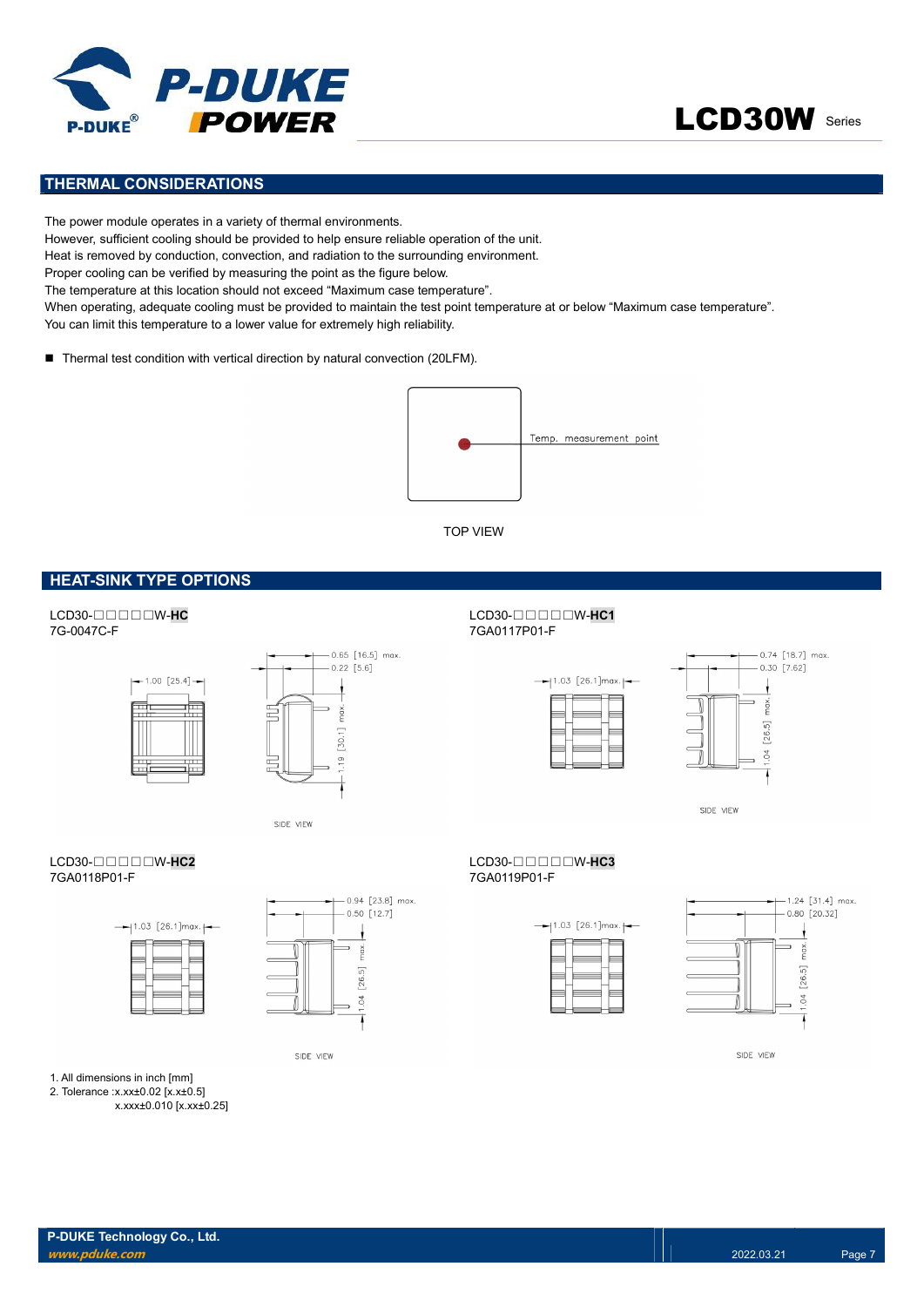

# LCD30W Series

## OUTPUT VOLTAGE ADJUSTMENT

Output voltage set point adjustment allows the user to increase or decrease the output voltage set point of the module. This is accomplished by connecting an external resistor between the Trim pin and either the +Output or -Output pins. With an external resistor between the Trim and -Output pin, the output voltage set point increases. With an external resistor between the Trim and +Output pin, the output voltage set point decreases. The external Trim resistor needs to be at least 1/16W of rated power. **DUITY VOLTAGE ADJUSTMENT**<br>
VIET VOLTAGE ADJUSTMENT<br>
VOLTAGE ADJUSTMENT<br>
VOLTAGE ADJUSTMENT<br>
VOLTAGE ADJUSTMENT<br>
IN CORRECTION CONTROL TO A CONTROL TO A CONTROL TO A CONTROL TO A CONTROL TO A CONTROL TO A CONTROL TO A CON POWER<br>
PUT VOLTAGE ADJUSTMENT<br>
PUT VOLTAGE ADJUSTMENT<br>
accomplished by connecting an external resistor between the Tim pin and elther the clup of other and<br>
nexternal resistor between the Tim and -Output pin, the output v **POWER**<br>
UIT VOLTAGE ADJUSTMENT<br>
voltage set point adjustment allows the user to increase or decrease the output voltage set point of the nonceptional resistor between the Trim and -Output pin, the output voltage set poin

### ■ Trim Up Equation

$$
R_{U} = \left\lfloor \frac{G \times L}{(V_{o,up} - L - K)} - H \right\rfloor \Omega
$$

### ■ Trim Down Equation

 H V V V L G R o o,down o,down D

-Vout  $\overset{\circ}{\mathsf{O}}$ 

Trim  $\stackrel{5}{\sim}$ 

### EXTERNAL OUTPUT TRIMMING

≱R∪

Output can be externally trimmed by using the method shown below. Trim-up

### $\blacksquare$  Trim constants

| Module         | G     | н     | κ    |     |
|----------------|-------|-------|------|-----|
| ILCD30-⊟⊟S3P3W | 5110  | 2050  | 0.8  | 2.5 |
| lLCD30-⊟⊟S05W  | 5110  | 2050  | 2.5  | 2.5 |
| LCD30-ODS05WV  | 5110  | 2050  | 2.5  | 2.5 |
| LCD30-OOS12W   | 10000 | 5110  | 9.5  | 2.5 |
| LCD30-OOS15W   | 10000 | 5110  | 12.5 | 2.5 |
| LCD30-DDS24W   | 56000 | 13000 | 21.5 | 2.5 |

| □□S3P3W            |             |              |                |         |                |         |        |                |        |        |        |
|--------------------|-------------|--------------|----------------|---------|----------------|---------|--------|----------------|--------|--------|--------|
| $\triangle$ V      | (% )        | $\mathbf{1}$ | $\overline{2}$ | 3       | $\overline{4}$ | 5       | 6      | $\overline{7}$ | 8      | 9      | 10     |
| Vout               | (V)         | 3.333        | 3.366          | 3.399   | 3.432          | 3.465   | 3.498  | 3.531          | 3.564  | 3.597  | 3.630  |
| RU                 | $(k\Omega)$ | 385.071      | 191.511        | 126.990 | 94.730         | 75.374  | 62.470 | 53.253         | 46.340 | 40.963 | 36.662 |
| $\Box$ SO5W        |             |              |                |         |                |         |        |                |        |        |        |
| $\triangle$ V      | (% )        | $\mathbf{1}$ | $\overline{2}$ | 3       | $\overline{4}$ | 5       | 6      | $\overline{7}$ | 8      | 9      | 10     |
| Vout               | (V)         | 5.050        | 5.100          | 5.150   | 5.200          | 5.250   | 5.300  | 5.350          | 5.400  | 5.450  | 5.500  |
| RU                 | $(k\Omega)$ | 253.450      | 125.700        | 83.117  | 61.825         | 49.050  | 40.533 | 34.450         | 29.888 | 26.339 | 23.500 |
| $\Box$ SO5WV       |             |              |                |         |                |         |        |                |        |        |        |
| ΔV                 | (% )        | $\mathbf{1}$ | $\overline{2}$ | 3       | 4              | 5       | 6      | 7              | 8      | 9      | 10     |
| Vout               | (V)         | 5.050        | 5.100          | 5.150   | 5.200          | 5.250   | 5.300  | 5.350          | 5.400  | 5.450  | 5.500  |
| RU                 | $(k\Omega)$ | 253.450      | 125.700        | 83.117  | 61.825         | 49.050  | 40.533 | 34.450         | 29.888 | 26.339 | 23.500 |
| $\triangle$ V      | (% )        | 11           | 12             | 13      | 14             | 15      | 16     | 17             | 18     | 19     | 20     |
| Vout               | (V)         | 5.550        | 5.600          | 5.650   | 5.700          | 5.750   | 5.800  | 5.850          | 5.900  | 5.950  | 6.000  |
| <b>RU</b>          | $(k\Omega)$ | 21.177       | 19.242         | 17.604  | 16.200         | 14.983  | 13.919 | 12.979         | 12.144 | 11.397 | 10.725 |
| $\Box$ S12W        |             |              |                |         |                |         |        |                |        |        |        |
| $\bigtriangleup$ V | (% )        | $\mathbf{1}$ | $\overline{2}$ | 3       | 4              | 5       | 6      | $\overline{7}$ | 8      | 9      | 10     |
| Vout               | (V)         | 12.120       | 12.240         | 12.360  | 12.480         | 12.600  | 12.720 | 12.840         | 12.960 | 13.080 | 13.200 |
| <b>RU</b>          | $(k\Omega)$ | 203.223      | 99.057         | 64.334  | 46.973         | 36.557  | 29.612 | 24.652         | 20.932 | 18.038 | 15.723 |
| $\Box$ S15W        |             |              |                |         |                |         |        |                |        |        |        |
| $\triangle$ V      | (% )        | $\mathbf{1}$ | $\overline{2}$ | 3       | 4              | 5       | 6      | $\overline{7}$ | 8      | 9      | 10     |
| Vout               | (V)         | 15.150       | 15.300         | 15.450  | 15.600         | 15.750  | 15.900 | 16.050         | 16.200 | 16.350 | 16.500 |
| RU                 | $(k\Omega)$ | 161.557      | 78.223         | 50.446  | 36.557         | 28.223  | 22.668 | 18.700         | 15.723 | 13.409 | 11.557 |
| $\triangle$ V      | (% )        | 11           | 12             | 13      | 14             | 15      | 16     | 17             | 18     | 19     | 20     |
| Vout               | (V)         | 16.650       | 16.800         | 16.950  | 17.100         | 17.250  | 17.400 | 17.550         | 17.700 | 17.850 | 18,000 |
| RU                 | $(k\Omega)$ | 10.042       | 8.779          | 7.711   | 6.795          | 6.001   | 5.307  | 4.694          | 4.149  | 3.662  | 3.223  |
| $\Box$ S24W        |             |              |                |         |                |         |        |                |        |        |        |
| $\bigtriangleup$ V | (%)         | $\mathbf{1}$ | $\overline{2}$ | 3       | $\overline{4}$ | 5       | 6      | $\overline{7}$ | 8      | 9      | 10     |
| Vout               | (V)         | 24.240       | 24.480         | 24.720  | 24.960         | 25.200  | 25.440 | 25.680         | 25.920 | 26.160 | 26.400 |
| RU                 | $(k\Omega)$ | 570.333      | 278.667        | 181.444 | 132.833        | 103.667 | 84.222 | 70.333         | 59.917 | 51.815 | 45.333 |
| ΔV                 | (% )        | 11           | 12             | 13      | 14             | 15      | 16     | 17             | 18     | 19     | 20     |
| Vout               | (V)         | 26.640       | 26.880         | 27.120  | 27.360         | 27.600  | 27.840 | 28.080         | 28.320 | 28.560 | 28.800 |
| RU                 | $(k\Omega)$ | 40.030       | 35.611         | 31.872  | 28.667         | 25.889  | 23.458 | 21.314         | 19.407 | 17.702 | 16.167 |